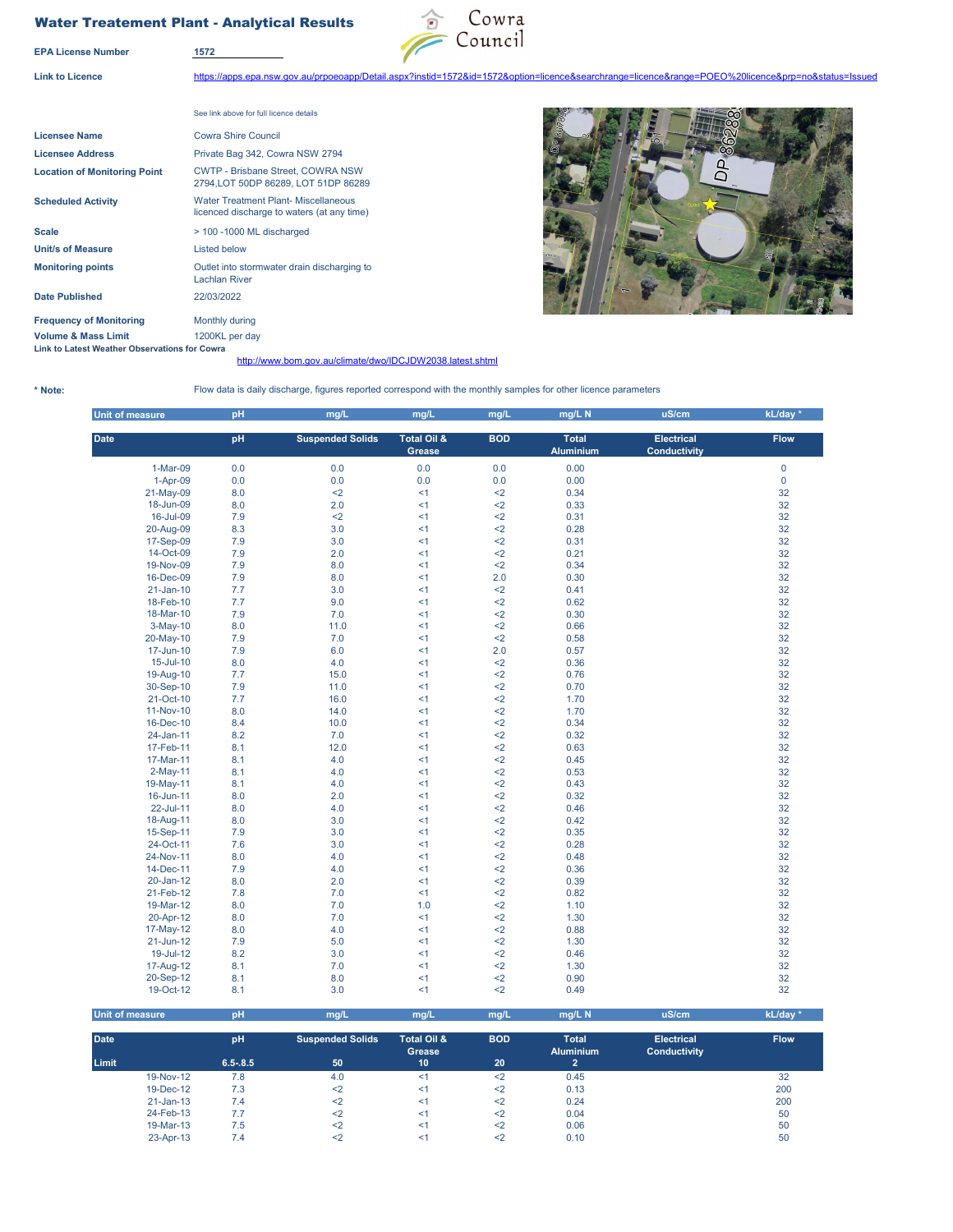| 24-May-13       | 7.4       | <2    | <1        | $2$  | 0.07   | 50                                                                       |
|-----------------|-----------|-------|-----------|------|--------|--------------------------------------------------------------------------|
| 24-Jun-13       | 7.7       | $2$   | <1        | $2$  | 0.11   | 50                                                                       |
| 15-Jul-13       | 7.8       | $2$   | $\leq$ 1  | $2$  | 0.08   | 50                                                                       |
|                 |           |       |           |      |        |                                                                          |
| 19-Aug-13       | 7.8       | $2$   | <1        | $2$  | 0.06   | 50                                                                       |
| 16-Sep-13       | 7.7       | <2    | <1        | $2$  | 0.51   | 50                                                                       |
| 22-Oct-13       | 7.7       | $2$   | <1        | $2$  | 0.97   | 50                                                                       |
| 18-Nov-13       | 7.7       | $2$   | $\leq$ 1  | $2$  | 0.25   | 50                                                                       |
| 1-Dec-13        | No sample | 0.0   | No sample | 0.0  | 0.00   | 50                                                                       |
| 20-Jan-14       | No sample |       |           |      |        |                                                                          |
|                 |           | 0.0   | No Sample | 0.0  | 0.00   | 50                                                                       |
| 25-Feb-14       | 7.8       | $2$   | <1        | $2$  | 0.33   | 50                                                                       |
| 18-Mar-14       | 7.9       | 6.0   | <1        | $2$  | 0.99   | 50                                                                       |
| 30-Apr-14       | 7.7       | 4.0   | 1.0       | 2.0  | 0.57   | 50                                                                       |
| 7-May-14        | 7.9       | 2.0   | 1.0       | 2.0  | 0.18   | 50                                                                       |
|                 |           |       |           |      |        |                                                                          |
| 19-Jun-14       | 7.8       | $2$   | <1        | $2$  | 0.27   | 50                                                                       |
| $1$ -Jul-14     | 8.0       | $2$   | <1        | $2$  | 0.15   | 50                                                                       |
| 7-Aug-14        | 7.9       | $2$   | <1        | $2$  | 0.38   | 50                                                                       |
| 30-Sep-14       | 8.0       | $2$   | $<$ 1     | $2$  | 0.33   | 50                                                                       |
| 14-Oct-14       | 8.0       | 31.0  | $<$ 1     | $2$  | 4.34   | 50                                                                       |
|                 |           |       |           |      |        |                                                                          |
| 26-Nov-14       | 7.9       | 37.0  | <1        | $2$  | 5.27   | 50                                                                       |
| 10-Dec-14       | 7.7       | 920.0 | <1        | 4.0  | 126.00 | 50                                                                       |
| 5-Jan-15        | 8.0       | $2$   | <1        | $2$  | 0.20   | 50                                                                       |
| 2-Feb-15        | 7.8       | 132.0 | $<$ 1     | $2$  | 17.50  | 50                                                                       |
| 3-Mar-15        | 8.0       | 3.0   | <1        | $2$  | 0.57   | 411                                                                      |
|                 |           |       |           |      |        |                                                                          |
| 8-Apr-15        | 7.8       | 5.0   | <1        | $2$  | 0.90   | 411                                                                      |
| 3-May-15        | 7.9       | $2$   | <1        | $2$  | 0.40   | 411                                                                      |
| $1$ -Jun- $15$  | 7.9       | 130.0 | <1        | $2$  | 24.60  | 411                                                                      |
| $6$ -Jul-15     | 8.0       | 2.0   | 1.0       | 2.0  | 0.15   | 411                                                                      |
| 13-Aug-15       | 7.9       | 30.0  | $<$ 1     | $2$  | 4.83   | 411                                                                      |
|                 |           |       |           |      |        |                                                                          |
| 7-Sep-15        | 7.8       | 37.0  | <1        | $2$  | 4.23   | 411                                                                      |
| 6-Oct-15        | 7.6       | 490.0 | <1        | $2$  | 21.60  | 411                                                                      |
| 3-Nov-15        | 7.8       | 4.0   | <1        | $2$  | 0.34   | 411                                                                      |
| 22-Dec-15       | 7.8       | 5.0   | <1        | $2$  | 1.00   | 411                                                                      |
| $6$ -Jan-16     | 7.8       | 15.0  | <1        | $2$  | 2.19   | 411                                                                      |
| 4-Feb-16        |           |       |           |      |        | 411                                                                      |
|                 | 7.8       | 9.0   | <1        | $2$  | 1.47   |                                                                          |
| 10-Mar-16       | 8.0       | 19.0  | <1        | $2$  | 2.45   | Please refer to                                                          |
| 5-Apr-16        | 7.9       | 10.0  | <1        | $2$  | 1.61   | daily results sheet                                                      |
| $2-May-16$      | 7.9       | 6.0   | $<$ 1     | $2$  | 0.98   |                                                                          |
| 14-Jun-16       | 7.9       | 2.0   | $<$ 1     | $2$  | 0.53   |                                                                          |
|                 |           |       |           |      |        |                                                                          |
| $5 -$ Jul $-16$ | 7.9       | 7.0   | <1        | $2$  | 0.88   |                                                                          |
| 31-Aug-16       | 7.7       | 125.0 | <1        | $2$  | 9.87   |                                                                          |
| 7-Sep-16        | 7.8       | 3.0   | <1        | $2$  | 0.48   |                                                                          |
| 10-Nov-16       | 7.6       | 7.0   | < 1       | $2$  | 1.22   |                                                                          |
| 13-Dec-16       | 8.0       | 57.0  | <1        | $2$  | 8.33   |                                                                          |
| 15-Feb-17       |           |       |           |      | 0.74   |                                                                          |
|                 | 7.6       | 5.0   | <1        | $2$  |        |                                                                          |
| 3-Apr-17        | 7.96      | 6.0   | <1        | $2$  | 1.12   |                                                                          |
| 18-Apr-17       | 7.96      | 2.0   | < 1       | $2$  | 0.47   |                                                                          |
|                 |           |       |           |      |        | Note: Electrical Conductivity Added in Licence condition from April 2017 |
| $2-May-17$      | 7.96      | $2$   | <1        | $2$  | 0.26   | 540                                                                      |
| 7-Jun-17        | 7.87      | 4.00  | <1        | $2$  | 0.66   | 730                                                                      |
|                 |           |       |           |      |        |                                                                          |
| $4$ -Jul-17     | 7.94      | 16.00 | <1        | $2$  | 3.33   | 661                                                                      |
| 9-Aug-17        | 8.07      | $2$   | <1        | $2$  | 0.18   | 983                                                                      |
| 6-Sep-17        | 7.93      | $2$   | <1        | $2$  | 0.16   | 345                                                                      |
| 5-Oct-17        | 8.03      | 20.00 | <1        | $2$  | 2.45   | 302                                                                      |
| 14-Nov-17       | 7.99      | 7.00  | <1        | $2$  | 0.86   | 284                                                                      |
|                 |           |       |           |      |        |                                                                          |
| 13-Dec-17       | 8.05      | $2$   | <1        | $2$  | 0.10   | 438                                                                      |
| 9-Jan-18        | 7.86      | $2$   | <1        | $2$  | 0.06   | 421                                                                      |
| $6$ -Feb-18     | 7.73      | 19.00 | <1        | $2$  | 2.78   | 255                                                                      |
| 7-Mar-18        | 7.84      | 56.00 | <1        | 2.00 | 7.21   | 280                                                                      |
| 10-Apr-18       | 7.98      | 22.00 | <1        | $2$  | 3.64   | 270                                                                      |
|                 |           |       | <1        | $2$  |        |                                                                          |
| 15-May-18       | 7.99      | 2.00  |           |      | 0.39   | 292                                                                      |
| 12-Jun-18       | 8.05      | $2$   | $\leq$ 1  | $2$  | 0.03   | 322                                                                      |
| $3$ -Jul-18     | 7.94      | 2.00  | <1        | $2$  | 0.24   | 436                                                                      |
| 15-Aug-18       | 7.74      | 4.00  | <1        | $2$  | 0.02   | 356                                                                      |
| 10-Sep-18       | 7.83      | $2$   | <1        | $2$  | 0.02   | 362                                                                      |
| 17-Oct-18       | 7.88      | 4.00  | $\leq$ 1  | $2$  | 1.04   | No Reading provided on report                                            |
|                 |           | 26.00 | <1        | $2$  |        |                                                                          |
| 21-Nov-18       | 7.81      |       |           |      | 4.66   | 309                                                                      |
| $4-Dec-18$      | 7.89      | $2$   | <1        | $2$  | 0.40   | 328                                                                      |
| 8-Jan-19        | 7.92      | $2$   | $\leq$ 1  | $2$  | 0.08   | 318                                                                      |
| 5-Feb-19        | 7.92      | $2$   | $\leq$ 1  | $2$  | 0.34   | 319                                                                      |
| 4-Mar-19        | 7.95      | $2$   | <1        | $2$  | < 0.02 | 346                                                                      |
| 2-Apr-19        | 7.91      | 5.00  | <1        | $2$  | 0.04   | 456                                                                      |
|                 |           |       |           |      |        |                                                                          |
| 7-May-19        | 7.74      | 3.00  | <1        | $2$  | 0.37   | 343                                                                      |
| $2$ -Jun-19     | 7.82      | 4.00  | <1        | $2$  | 0.57   | 350                                                                      |
| 4-Jul-19        | 7.79      | 7.00  | <1        | $2$  | 1.49   | 377                                                                      |
| $6 - Aug-19$    | 7.90      | $2$   | $\leq$ 1  | $2$  | 0.17   | 396                                                                      |
| 2-Sep-19        | 7.69      | 3.00  | <1        | $2$  | 0.22   | 377                                                                      |
|                 |           |       |           |      |        |                                                                          |
| $1-Oct-19$      | 7.75      | $2$   | <1        | $2$  | 0.25   | 360                                                                      |
| 4-Nov-19        | 8.07      | 2.00  | <1        | $2$  | 0.30   | 328                                                                      |
| 3-Dec-19        | 6.90      | 31.00 | <1        | $2$  | 5.49   | No Result                                                                |
| $6$ -Jan-20     | 8.05      | 3.00  | <1        | $2$  | 0.29   | 375                                                                      |
| 3-Feb-20        | 8.15      | 5.00  | <1        | $2$  | 0.48   | 345                                                                      |
|                 |           |       | $\leq$ 1  | $2$  |        |                                                                          |
| 17-Mar-20       | 7.63      | 94.00 |           |      | 11.60  | 392                                                                      |
| 1-Apr-20        | 8.14      | 6.00  | <1        | $2$  | 0.70   | 418                                                                      |
| 6-May-20        | 8.00      | 4.00  | <1        | $2$  | 0.50   | 635                                                                      |
| $2$ -Jun- $20$  | 8.11      | 10.00 | $\leq$ 1  | $2$  | 0.08   | 678                                                                      |
| 6-Jul-20        | 8.05      | 5.00  | <1        | $2$  | 0.70   | 714                                                                      |
|                 |           |       |           |      |        |                                                                          |
| 4-Aug-20        | 7.79      | 4.00  | <1        | $2$  | 0.53   | 681                                                                      |
| 8-Sep-20        | 7.99      | $2$   | $\leq$ 1  | $2$  | 0.03   | 726                                                                      |
| 14-Oct-20       | 8.13      | 5.00  | <1        | $2$  | 0.02   | 938                                                                      |
| 3-Nov-20        | 7.59      | 19.00 | <1        | $2$  | 0.08   | 574                                                                      |
| 9-Dec-20        | 8.08      | 2.00  | $\leq$ 1  | $2$  | < 0.02 | 313                                                                      |
|                 |           |       | $\leq$ 1  |      |        |                                                                          |
| 5-Jan-21        | 7.29      | $2$   |           | $2$  | < 0.02 | 284                                                                      |
| 2-Feb-21        | 7.99      | 11.00 | <1        | $2$  | 0.08   | 274                                                                      |
| 2-Mar-21        | 7.38      | 2.00  | $\leq$ 1  | $2$  | 0.25   | 310                                                                      |